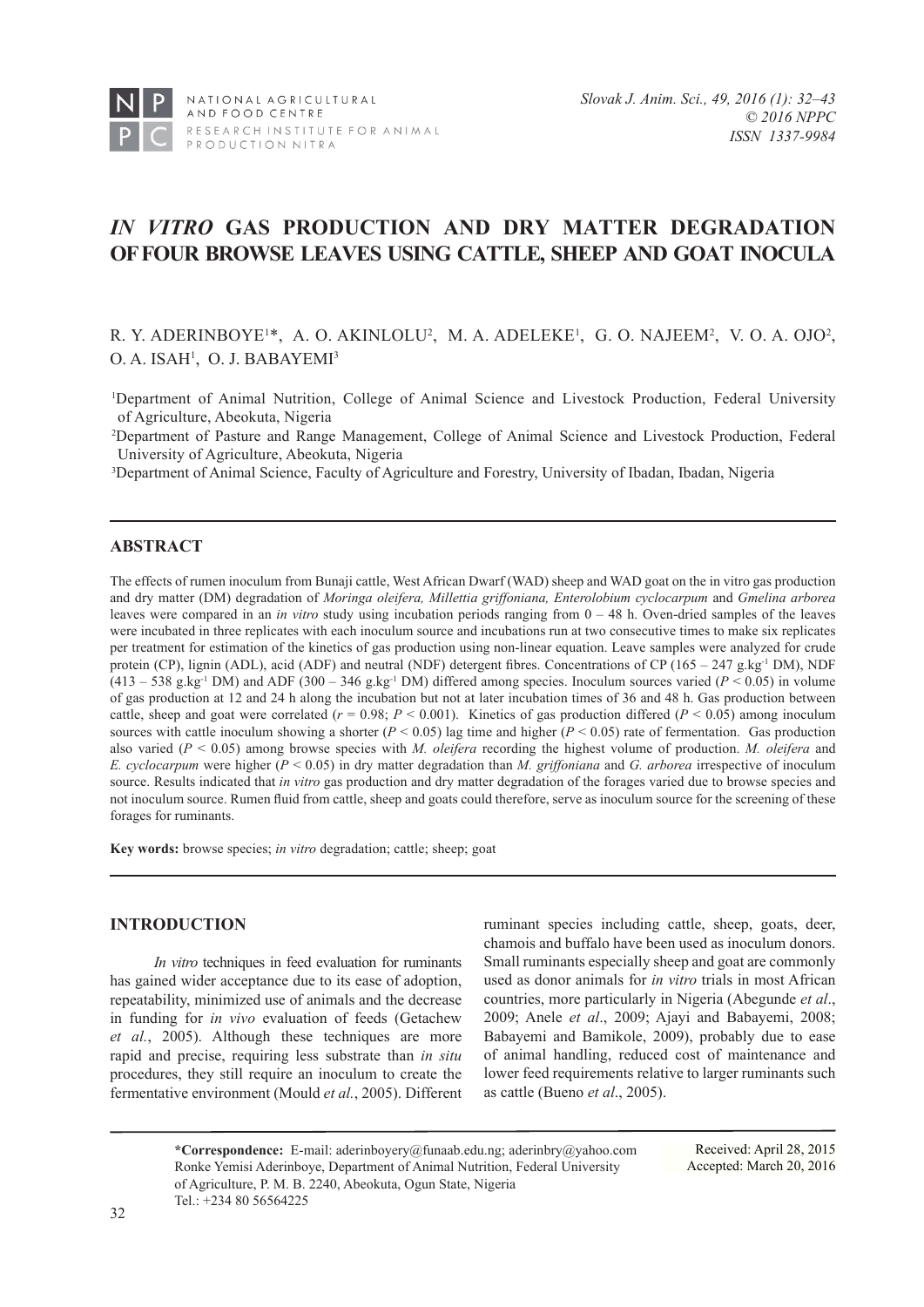Several studies have reported the comparative ability of different ruminant species to digest fibrous feeds, fodder trees and shrubs (Larbi *et al*., 1997; Bueno *et al.*, 1999; Cone *et al*., 2000; Calabro *et al.*, 2004; Bueno *et al.*, 2005; Ammar *et al.*, 2008). Most studies made comparisons only between two ruminant species and quantitative data is limited to *in vitro* digestibility of shrub fodder among West African indigenous breeds of cattle, sheep and goats. This study compared *in vitro* gas production and dry matter (DM) degradation of foliage from four tropical browse species using inoculum from Bunaji cattle (BUC), West African Dwarf (WAD) sheep and WAD goats. This is an attempt to ascertain if rumen fluid from any of the three donors could accurately serve as inoculum for *in vitro* testing to predict the digestibility of these feeds for ruminants.

# **MATERIALS AND METHODS**

### **Experimental design**

A 3 (inoculum source)  $\times$  4 (browse species) factorial arrangement in a randomized complete block design was used in this study.

# **Collection of browse species**

Fresh leaves plus edible twigs of *Moringa oleifera*, *Millettia griffoniana*, *Enterolobium cyclocarpum* and *Gmelina arborea* were harvested in triplicates from mature trees at the experimental plot of the College of Animal Science and Livestock Production, University of Agriculture, Abeokuta, southwestern Nigeria in May 2010. The region has a humid climate with a mean annual rainfall of 1037 mm; and mean annual temperature and humidity are 34.7 °C and 82 %, respectively. Freshly harvested foliage from each species was sub-sampled and initially weighed fresh on the field and then oven-dried at 65 °C to constant weight. Dried samples were weighed and hammer-milled to pass through a 1mm sieve and then stored for subsequent analysis.

### **Chemical analysis of browse leaves**

Total nitrogen (N) was determined by the Kjeldahl method (AOAC, 1990; ID 973.18). Crude protein (CP) was then calculated as N x 6.25. Neutral detergent fibre (NDF) and acid detergent fibre (ADF) were determined according to Van Soest *et al.* (1991). Neutral detergent fibre was determined without amylase and sodium sulphite. Both NDF and ADF were both exclusive of residual ash. Lignin was determined by solubilisation of cellulose with sulphuric acid on the ADF residue (Van Soest *et al*. (1991).

### **Animal donors and collection of rumen fluid**

Two 350 kg BUC, three WAD sheep (45 kg average weight) and three WAD goats (35 kg average weight) were used as inoculum donors. The animals were previously fed with 600 g.kg-1 DM of *Pennisetum*  purpureum and 400 g.kg<sup>-1</sup> DM of concentrate diet. The concentrate consisted of (as fed basis,  $g_k g^{-1}$ ) 400 corn, 100 wheat offal, 100 palm kernel cake, 200 groundnut cake, 50 meal, 100 dried brewers grain, 10 common salt, 37.5 oyster shell and 2.5 fish meal. Rumen fluid was collected in equal proportions from the donor animals, under the same feeding regime within 15 min before the morning meal into thermo flasks and strained through four-layered cheesecloth and kept at 39 °C soon after collection. All laboratory handling of rumen fluid was carried out under a continuous flow of  $CO<sub>2</sub>$ . The rumen liquor and a buffer solution were mixed in the ratio 1:2  $(v/v)$ , respectively as described by Menke and Steingass (1988).

### *In vitro* **procedure**

Incubation was carried out at 39 °C and the volume of gas production was measured at 3 h interval from 3 to 48 h using procedures described by Menke and Steingass (1988). Three blanks containing 30 ml of medium only were included in the run. Average volume of gas produced from the blanks was deducted from the volume of gas produced per sample. Gas volumes obtained at varying incubation hours were fitted to the non-linear equation model of France *et al*. (2002):

$$
A = b \left( 1 - e^{-c(t-L)} \right)
$$

where: **A** is the volume of gas produced at time *t*, *b* is the asymptotic/potential gas production (ml/g DM) from the fermentable fraction of forage, *c* is the fractional rate of gas production (/h) from the slowly fermentable feed fraction *b*, and *L* is the discrete lag time prior to gas production. Two runs of incubations were performed consecutively resulting in six replicates per treatment.

#### *In vitro* **dry matter degradation**

 The *in vitro* dry matter degradation was determined at 48 h by centrifuging the incubation residues at 20, 000 x g for 30 min following placement in iced cubed (-4 °C) to end fermentation. Residues obtained were filtered and oven-dried to determine their dry weight. The blanks were also centrifuged and residues weighed and used to correct for residues from the ruminal inoculum. *In vitro* dry matter degradation was then calculated as:

> Substrate dry matter incubated – (residue dry matter – blank dry matter)

Substrate dry matter incubated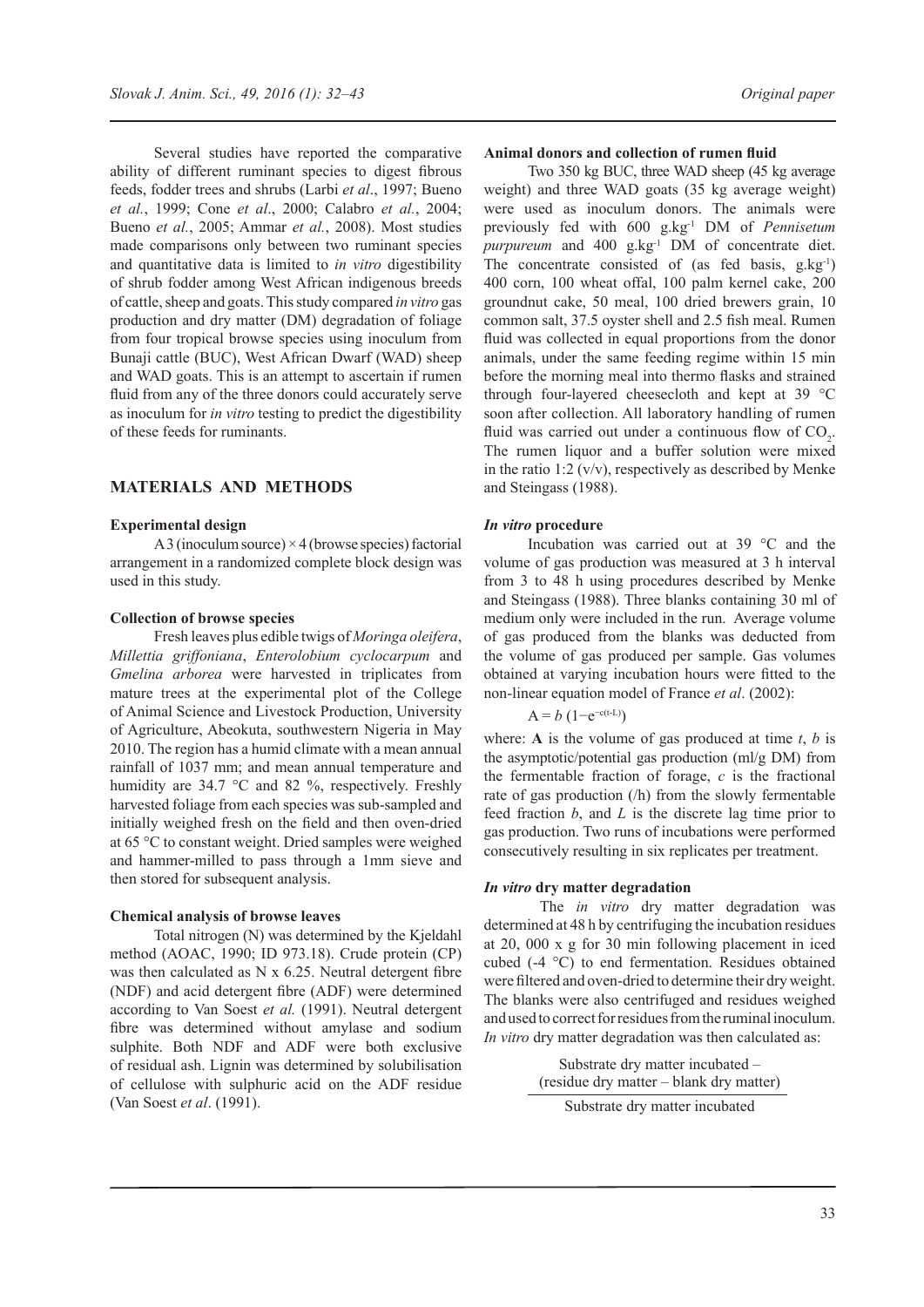### **Gas production ratios**

The ratio of cumulative gas production at 24 h and 48 h (GP24/GP48) were compared in an attempt to ascertain how much of the fermentation was completed in the first 24 h (Bueno *et al.*, 2005). Similarly, the ratio of 48 h cumulative gas production and asymptotic gas production, *b* (GP48/b) were compared in order to determine how close 48 h gas production is from *b*. The closer 48 h gas production is to *b* (i.e. higher ratio), the better the feed quality and/or the incubation time was long enough to express the fermentation potential of the feed.

#### **Statistical analyses**

Data were analyzed as a 3 x 4 factorial arrangement in a randomized complete block design using the general linear models (GLM) procedure of SAS (1999) with the model:

 $Y_{ijk} = \mu + B_i + R_j + \beta n + (BR)_{ij} + \varepsilon_{ijk}$ 

where:  $Y_{ik}$  is the observation,  $\mu$  is the population mean,  $B_i$ is the browse species effect  $(i = 1 - 4)$ ,  $R_j$  is the inoculum source (cattle, sheep, goat) effect  $(j = 1 - 3)$ ,  $\beta n$  is the block effect (repeated incubation;  $n = 1 - 2$ ),  $(BR)_{ij}$  is the interaction between browse species and inoculum source and  $\varepsilon_{ik}$ is the residual error. Regression analysis was used to

|  |  | Table 1: Chemical composition of leaves of browse species |  |  |  |
|--|--|-----------------------------------------------------------|--|--|--|
|--|--|-----------------------------------------------------------|--|--|--|

| Browse species           | Composition   |                |                  |         |                |
|--------------------------|---------------|----------------|------------------|---------|----------------|
|                          | $^{\circ}$ DM | ${}^{\rm b}CP$ | <sup>c</sup> NDF | $d$ ADF | $^{\circ}$ ADL |
| Moringa oleifera         | 245           | 247            | 413              | 300     | 79             |
| Millettia griffoniana    | 345           | 165            | 537              | 346     | 84             |
| Enterolobium cyclocarpum | 344           | 182            | 514              | 319     | 86             |
| Gmelina arborea          | 372           | 179            | 538              | 349     | 88             |
| Mean                     | 326           | 193            | 501              | 329     | 84             |
| <b>SEM</b>               | 14.98         | 9.59           | 15.76            | 7.06    | 1.11           |

<sup>a</sup>DM: dry matter (g.kg<sup>-1</sup> as fed basis), <sup>b</sup>CP: crude protein (g.kg DM<sup>-1</sup>), <sup>o</sup>NDF: neutral detergent fibre (g.kg DM<sup>-1</sup>),

<sup>d</sup>ADF: acid detergent fibre (g.kg DM<sup>-1</sup>), <sup>e</sup>ADL: acid detergent lignin (g.kg DM<sup>-1</sup>).

| Browse species           | $GP-12$ $h^a$     | $GP-24$ $h^b$     | GP-36 $h^c$       | $GP-48$ $h^d$     |
|--------------------------|-------------------|-------------------|-------------------|-------------------|
|                          | Cattle Sheep Goat | Cattle Sheep Goat | Cattle Sheep Goat | Cattle Sheep Goat |
| Moringa oleifera         | 133<br>133<br>143 | 168<br>153<br>158 | 188<br>183<br>187 | 198<br>197<br>205 |
| Millettia griffoniana    | 90<br>93<br>85    | 115<br>113<br>107 | 143<br>140<br>145 | 160<br>160<br>167 |
| Enterolobium cyclocarpum | 127<br>120<br>120 | 137<br>138<br>153 | 170<br>167<br>172 | 190<br>183<br>188 |
| Gmelina arborea          | 82<br>83<br>97    | 125<br>110<br>113 | 145<br>143<br>140 | 168<br>170<br>167 |
| <b>SEM</b>               |                   |                   |                   |                   |
| Browse (B)               | 2.10              | 3.46              | 2.25              | 1.94              |
| Inoculum source $(R)$    | 6.54              | 6.52              | 5.90              | 4.79              |
| $B^*R$                   | 3.74              | 3.78              | 3.32              | 2.71              |
| P > F                    |                   |                   |                   |                   |
| B                        | < 0.001           | ${}_{0.001}$      | ${}_{0.001}$      | ${}_{0.001}$      |
| R                        | 0.0002            | 0.0138            | ns                | ns                |
| $B^*R$                   | ns                | ns                | ns                | <sub>ns</sub>     |

**Table 2: Cumulative gas production using rumen fluid from Bunaji cattle, and West African Dwarf sheep and goats as inoculum**

<sup>a</sup>GP-12 h: cumulative gas production after 12 h of incubation (ml.g DM<sup>-1</sup>), <sup>b</sup>GP-24 h: cumulative gas production after 24 h of incubation (ml.g DM<sup>-1</sup>), <sup>c</sup>GP-36 h: cumulative gas production after 36 h of incubation (ml.g DM<sup>-1</sup>), <sup>d</sup>GP-48 h: cumulative gas production after 48 h of incubation  $(ml.g DM<sup>-1</sup>)$ ,  $e$ ns: not significant.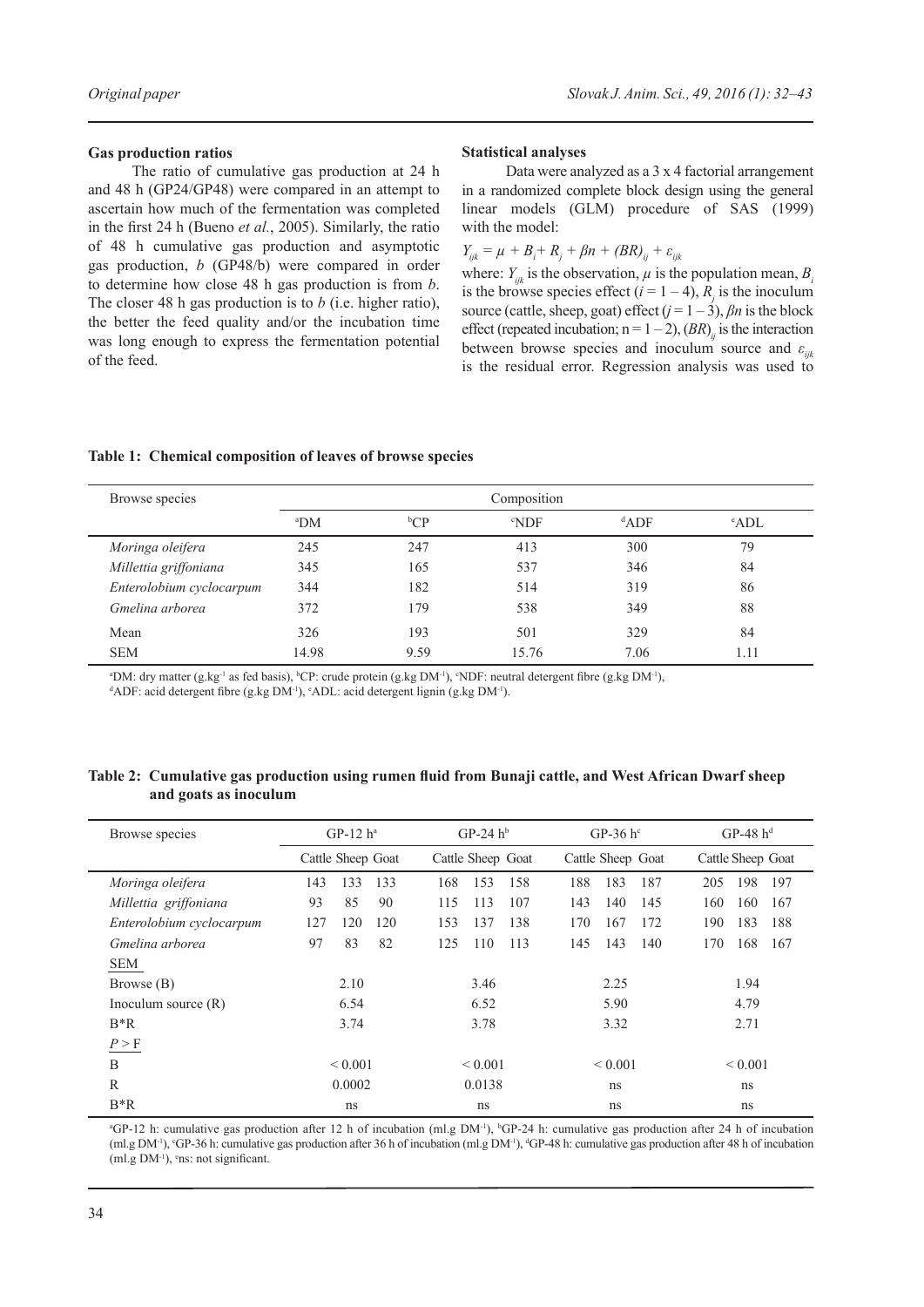establish relationships between gas production using cattle, sheep and goat rumen fluid. Means were separated with Fisher's Least Significant Difference (SAS, 1999) when  $P \leq 0.05$ .

# **RESULTS**

#### **Chemical composition of browse leaves**

Crude protein concentration was highest in the leaves of *M. oleifera* and lowest in *M. griffoniana* (Table 1). The cell wall concentration was highest in *G. arborea*  and lowest in *M. oleifera*.

#### **Cumulative gas production**

Cumulative gas volumes varied ( $P < 0.05$ ) among inoculum sources at 12 and 24 h of incubation when gas volumes measured were higher with feeds incubated with cattle rumen fluid than those measured with sheep and goat rumen fluid (Table 2). Cumulative gas volumes with cattle rumen fluid were relatively higher than using the rumen fluid of sheep and goats (Fig. 1). Browse species affected ( $P < 0.05$ ) cumulative gas production (Table 2). Gas production from *M. oleifera* was higher than those of the other browse species at all incubation periods in cattle, sheep and goats (Fig. 2 a, b, c).

### **Kinetics of gas production**

Potential gas production was significantly affected by browse species, with potential gas production of *M. oleifera* and *E.cyclocarpum* being higher than *M. griffoniana* and *G. arborea* (Table 3). The rate of fermentation varied ( $P < 0.05$ ) among browse species and source of inoculum (Table 3). *M. oleifera* had relatively higher rate of fermentation than *M. griffoniana*, *E.cyclocarpum* and *G. arborea*; while rate of fermentation using cattle rumen fluid was higher than sheep and goats. The browse species\*source of inoculum interaction significantly affected the lag time (Table 3). *Gmelina*  had the highest lag time with cattle and goat rumen fluid, while *Millettia* had the highest lag time with sheep rumen fluid. Cattle rumen fluid had shorter ( $P < 0.05$ ) lag times than sheep and goat rumen fluid.

#### **Ratio of GP24 to GP48 and GP48 to** *b*

The ratio of cumulative gas production at 24 h to that of 48 h (GP24/GP48) was influenced ( $P < 0.05$ ) by the browse species and source of inoculum (Table 4). The GP24/GP48 using cattle rumen fluid was higher than sheep and goats; while *M. oleifera* and *E. cyclocarpum*  had higher (P < 0.05) ratio than *M. griffoniana* and *G. arborea*.



**Fig. 1: Gas production from fermentation of leaves of four browse species at varying incubation times using cattle, sheep and goat rumen fluid as inoculum**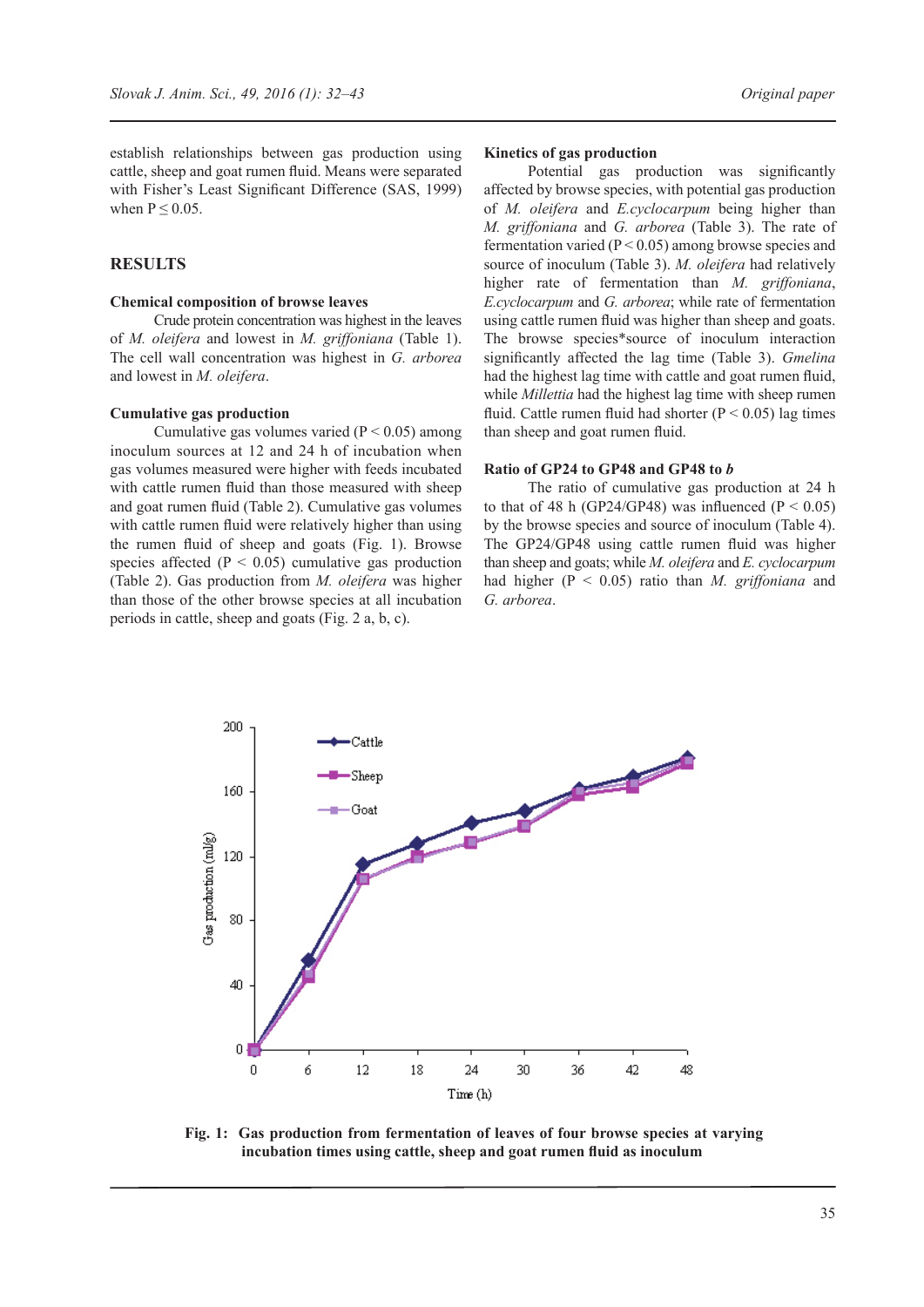

**Fig. 2a:** *In vitro* **gas production profile of four browse species at varying incubation times using rumen fluid from Bunaji cattle** 



**Fig. 2b:** *In vitro* **gas production of four browse species at varying incubation times using rumen fluid from West African dwarf sheep**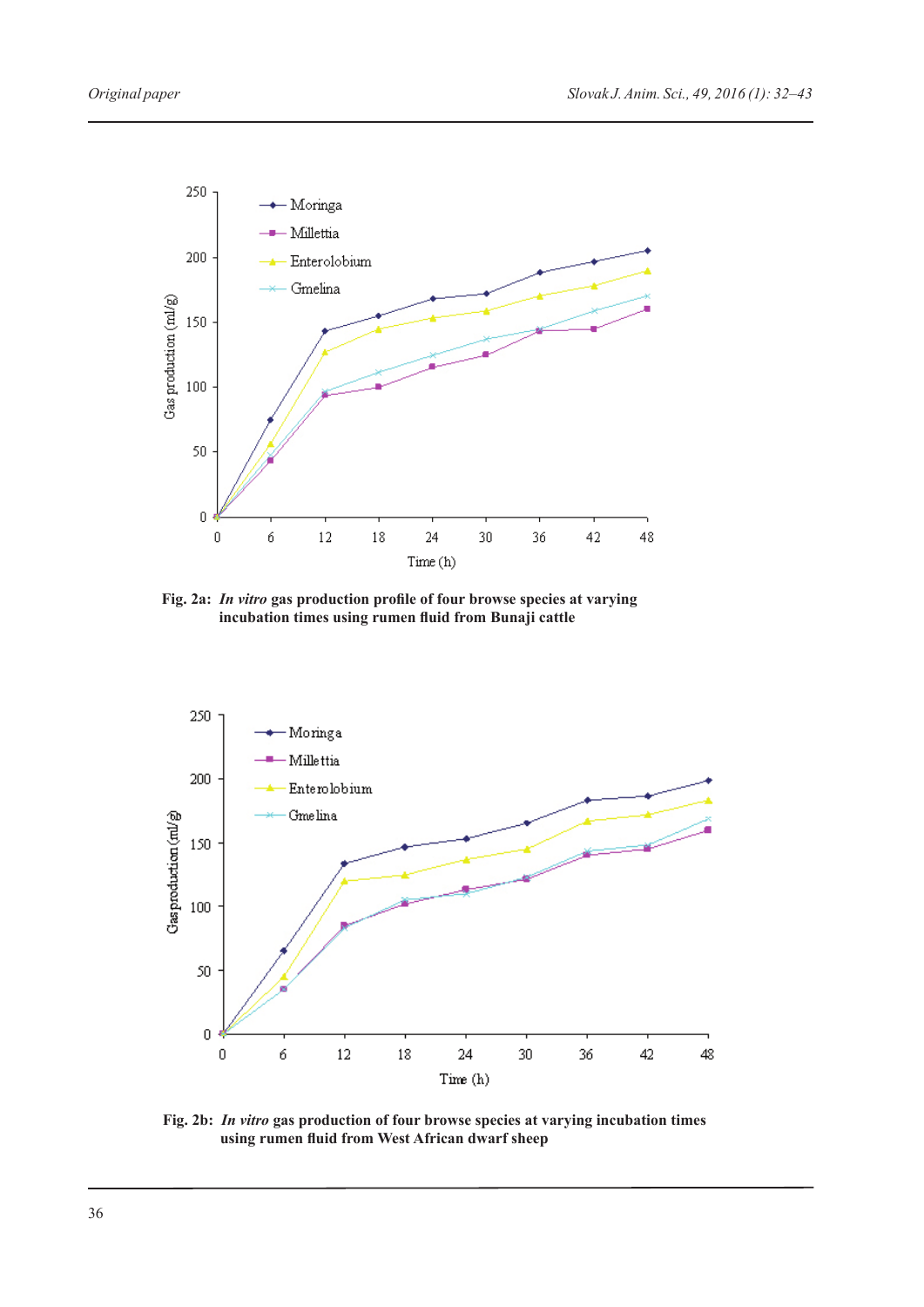

**Fig. 2c:** *In vitro* **gas production of four browse species at varying incubation times using rumen fluid from West African dwarf Goat**

|  |  | Table 3: Gas production kinetics of browse leaves using rumen fluid from cattle, sheep, and goats |
|--|--|---------------------------------------------------------------------------------------------------|
|  |  |                                                                                                   |

| Browse species           | $h^a$  |               |      | $c^{\rm b}$ |        |       | lag time <sup>c</sup> |               |      |
|--------------------------|--------|---------------|------|-------------|--------|-------|-----------------------|---------------|------|
|                          | Cattle | Sheep         | Goat | Cattle      | Sheep  | Goat  | Cattle                | Sheep         | Goat |
| Moringa. oleifera        | 210    | 201           | 201  | 0.073       | 0.062  | 0.067 | 1.10                  | 1.16          | 1.14 |
| Millettia griffoniana    | 165    | 163           | 172  | 0.060       | 0.050  | 0.051 | 1.00                  | 1.24          | 1.08 |
| Enterolobium cyclocarpum | 193    | 189           | 191  | 0.058       | 0.051  | 0.054 | 1.06                  | 1.20          | 1.20 |
| Gmelina, arborea         | 176    | 172           | 170  | 0.058       | 0.047  | 0.056 | 1.18                  | 1.22          | 1.22 |
| <b>SEM</b>               |        |               |      |             |        |       |                       |               |      |
| Browse (B)               |        | 2.09          |      |             | 0.0026 |       |                       | 0.0250        |      |
| Inoculum source $(R)$    |        | 4.73          |      |             | 0.0025 |       |                       | 0.0199        |      |
| $B^*R$                   |        | 2.68          |      |             | 0.0016 |       |                       | 0.0140        |      |
| P > F                    |        |               |      |             |        |       |                       |               |      |
| B                        |        | ${}_{0.0001}$ |      |             | 0.0014 |       |                       | 0.0028        |      |
| R                        |        | ns            |      |             | 0.0147 |       |                       | ${}_{0.0001}$ |      |
| $B^*R$                   |        | ns            |      |             | ns     |       |                       | 0.0194        |      |

<sup>3</sup>b: asymptotic gas production from insoluble fraction (ml.g DM<sup>-1</sup>; France *et al.*, 2002); <sup>b</sup>c: rate of gas production (/h); c lag time (h); ns: not significant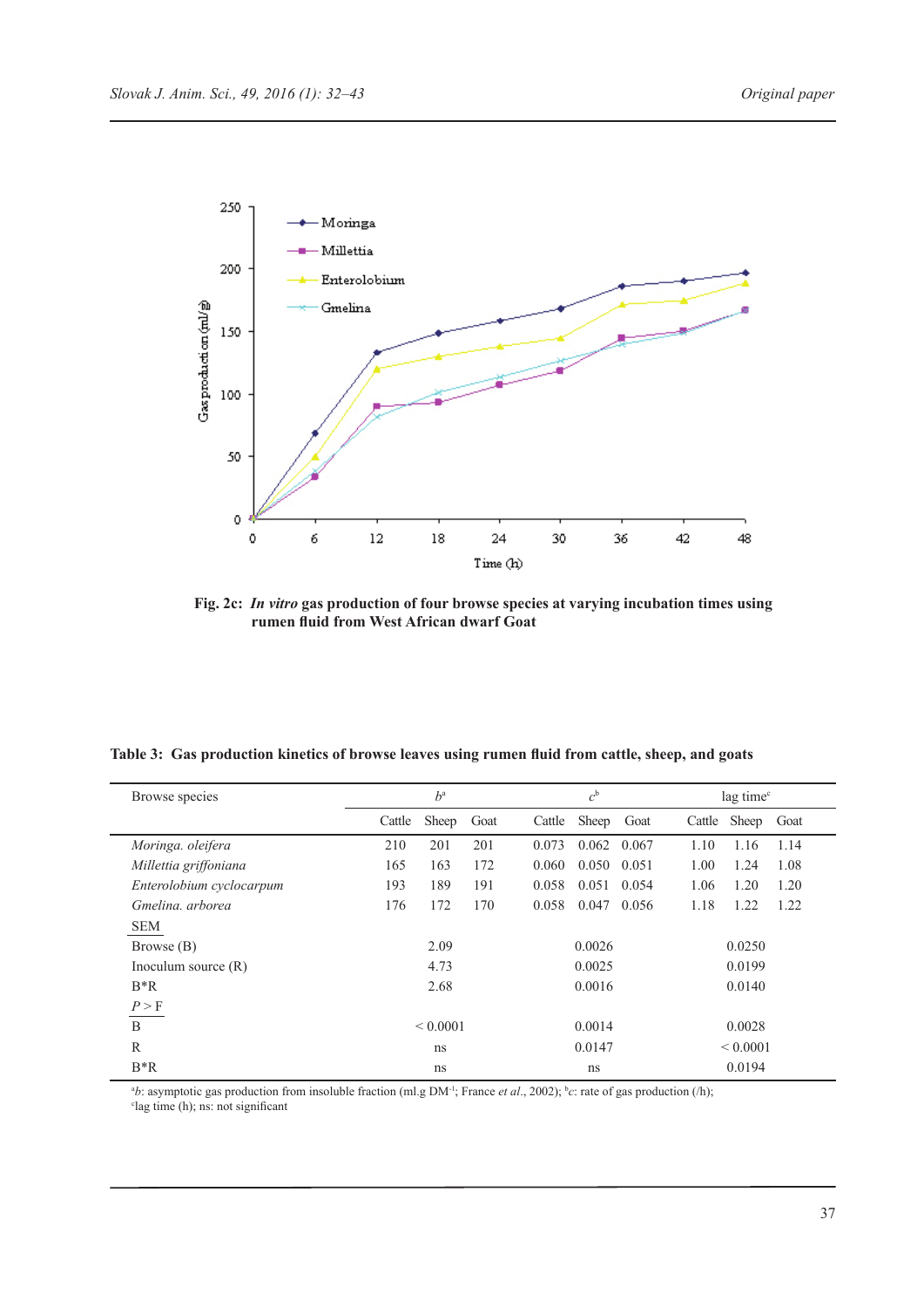

**Fig. 3a: Relationships between** *in vitro* **cumulative gas production using cattle and sheep inoculum** 



**Fig. 3b: Relationships between** *in vitro* **cumulative gas production using cattle and goat inoculum** 



**Fig. 3c: Relationships between** *in vitro* **cumulative gas production using goat and sheep inoculum**

# **Relationship between gas production using cattle, sheep and goat inocula**

As shown in Fig. 3a, 3b, 3c, cumulative gas production at 48 h from cattle and sheep inocula, cattle and goat inocula, as well as goat and sheep inocula were significant and highly correlated ( $r = 0.98$ ;  $P < 0.001$ ).

### **Dry matter degradability**

Browse species significantly affected *in vitro* DM degradation (IVDMD), with degradation of *M. oleifera* and *E. cyclocarpum* being higher than *M. griffoniana* and *G. arborea* (Table 5).

### **DISCUSSION**

### **Chemical composition**

Chemical composition varied among browse species in support of earlier studies with shrubs and trees (Ammar *et al.*, 2004b; Camacho *et al*., 2010; Larbi *et al*., 1997; Larbi *et al*., 2011; Mbugua *et al*., 2008; Salem *et al.*, 2007). Variations in CP and cell wall content could possibly be due to differences in ratio of leaves and twigs in forages as similarly reported by Larbi *et al.* (2011). The mean CP (193 g.kg DM<sup>-1</sup>) and NDF  $(501 \text{ g/kg} \text{ DM}^{-1})$  values for browse species in this study are consistent with earlier reports for browse species in the tropics (Anele *et al.*, 2009; Larbi *et al*., 1998). The CP of browses was above 80 g.kg  $DM^{-1}$ , the reported minimum required in diet for adequate digestive activities of rumen microbes (Orskov, 1982). The high CP content in these species is an advantage to rumen microbes that depend on dietary source of nitrogen to build up their body proteins.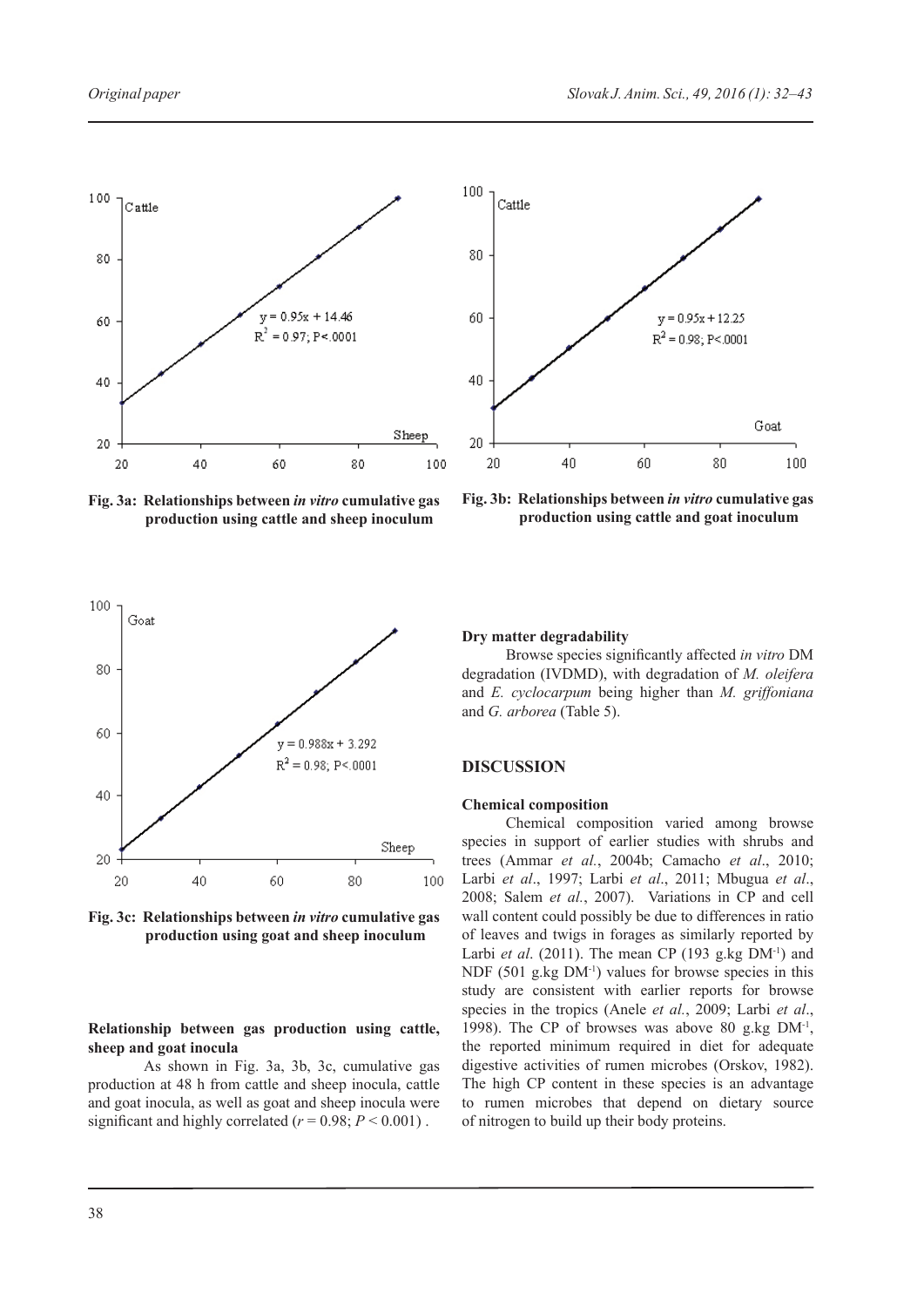| Browse species           |        | GP24/GP48 |       |        | GP48/b        |       |  |
|--------------------------|--------|-----------|-------|--------|---------------|-------|--|
|                          | Cattle | Sheep     | Goat  | Cattle | Sheep         | Goat  |  |
| Moringa oleifera         | 0.821  | 0.773     | 0.807 | 0.977  | 0.989         | 0.979 |  |
| Millettia griffoniana    | 0.720  | 0.709     | 0.642 | 0.971  | 0.980         | 0.968 |  |
| Enterolobium cyclocarpum | 0.807  | 0.746     | 0.734 | 0.985  | 0.968         | 0.986 |  |
| Gmelina arborea          | 0.734  | 0.651     | 0.679 | 0.965  | 0.979         | 0.980 |  |
| Means                    | 0.770  | 0.720     | 0.715 | 0.974  | 0.979         | 0.978 |  |
| <b>SEM</b>               |        |           |       |        |               |       |  |
| Browse species (B)       |        | 0.018     |       |        | 0.005         |       |  |
| Inoculum source $(R)$    |        | 0.020     |       |        | 0.004         |       |  |
| $B^*R$                   |        | 0.012     |       |        | 0.003         |       |  |
| P > F                    |        |           |       |        |               |       |  |
| B                        |        | 0.0002    |       |        | ns            |       |  |
| $\mathbb{R}$             |        | 0.0302    |       |        | <sub>ns</sub> |       |  |
| $B^*R$                   |        | ns        |       |        | ns            |       |  |

# **Table 4: Ratio between cumulative gas production at 24 h and 48 h incubation (GP24/GP48) and ratio between gas production at 48 h and** *b* **(GP48/b) of browse leaves using rumen fluid from cattle, sheep and goat**

ns: not significant

### **Table 5:** *In vitro* **dry matter degradation (g.kg DM-1) of browse leaves using rumen fluid from cattle, sheep, and goats**

| Browse species           |        |              |      |  |
|--------------------------|--------|--------------|------|--|
|                          | Cattle | Sheep        | Goat |  |
| Moringa. oleifera        | 617    | 603          | 610  |  |
| Millettia griffoniana    | 511    | 503          | 505  |  |
| Enterolobium cyclocarpum | 558    | 536          | 559  |  |
| Gmelina arborea          | 521    | 507          | 512  |  |
| SEM                      |        |              |      |  |
| Browse species (B)       |        | 10.54        |      |  |
| Inoculum source $(R)$    |        | 15.30        |      |  |
| $B^*R$                   |        | 8.69         |      |  |
| P > F                    |        |              |      |  |
| B                        |        | ${}< 0.0001$ |      |  |
| R                        |        | ns           |      |  |
| $B^*R$                   |        | ns           |      |  |

a IVDMD: *in vitro* dry matter degradation; ns: not significant

### **Cumulative gas production**

The variation in cumulative gas production among inoculum sources at 12 h and 24 h incubation period could possibly be due to variation in microbial activity such as a shorter lag time and higher rate of fermentation with cattle rumen fluid than with either sheep or goat rumen fluid (Table 3). Comparable with our results, variation

in gas production at intermediate times along the incubation periods were reported when feeds were incubated with sheep and buffalo rumen fluids (Calabro *et al.*, 2005), as well as at earlier incubation times with cattle and sheep rumen fluid (Bueno *et al*., 2005). Our results suggest that variation may occur along the incubation period but differences among inoculums would be insignificant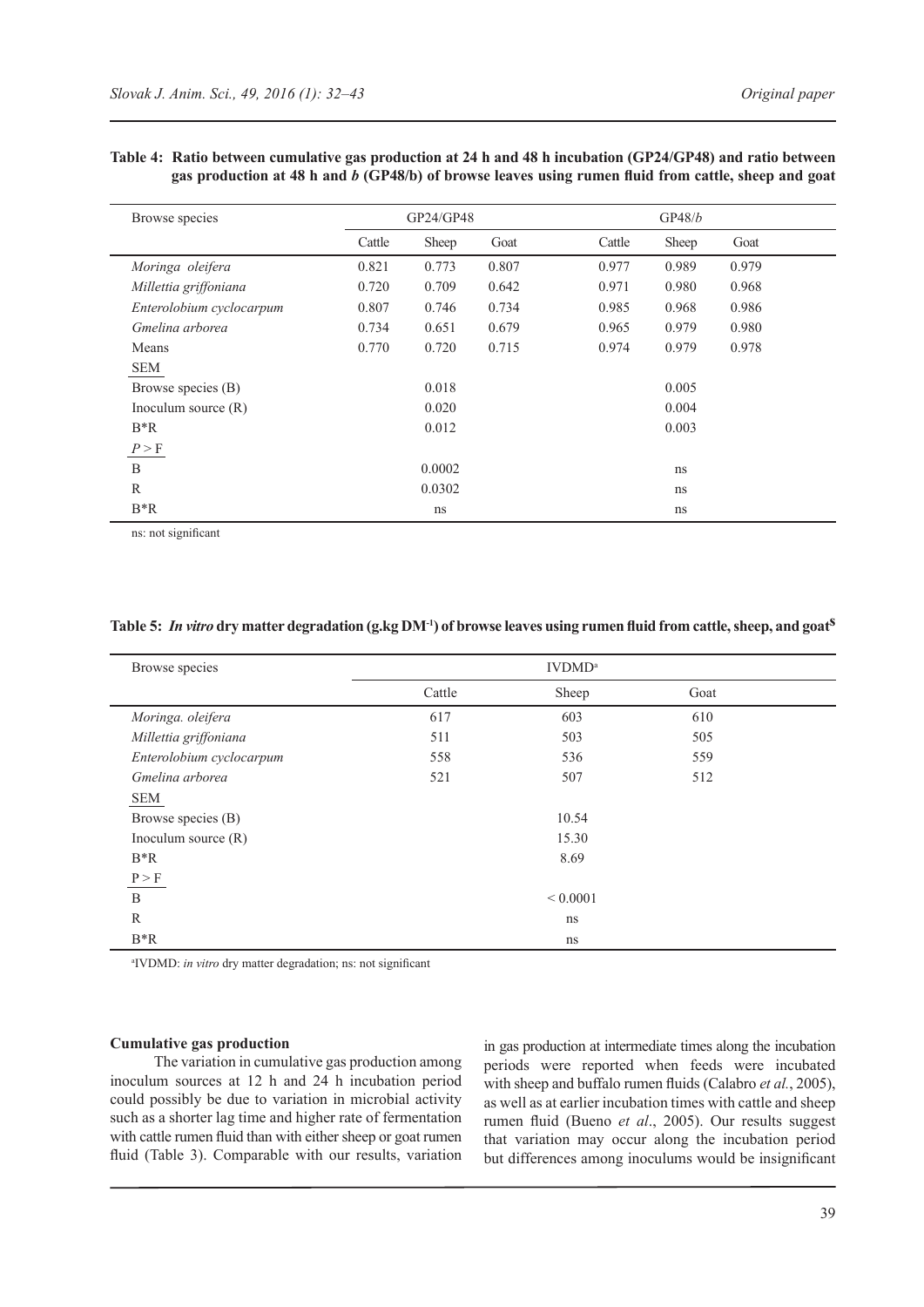at end incubation hours, in agreement with earlier studies (Bueno *et al*., 2005; Calabro *et al*., 2005).

Cumulative gas production volumes varied among browse species. Differences in chemical composition (i.e. CP and NDF) (Table 1), differences in morphological composition (i.e. leaf, stem), as well as reported concentrations of anti-nutritional components such as tannin (Larbi *et al.*, 2011; Ndijja and Nasiru, 2010; Rittner and Reed, 1992) could be responsible. A higher gas volume among browse species corresponded to a higher CP and lower cell wall content. Positive correlation between crude protein and gas production in browse species have been reported (Gasmi-Boubaker *et al*., 2005; Ndlovu and Nherera, 1997).

The browse species followed similar trend in extent of gas production with cattle, sheep and goat rumen fluid (Fig. 2a, b, c). This observation implies that the browse species were ranked similarly with cattle, sheep and goat inocula suggesting that any of cattle, sheep or goat rumen fluid could be used in *in vitro* fermentation studies to examine differences between browse species. Coppock *et al*. (1988) and Calabro *et al*. (2005) reported similar trends when feeds were incubated with rumen fluid from some species of ruminants in a comparative study.

# **Kinetics of gas production**

Potential gas production b did not vary among cattle, sheep or goat inoculums in agreement with earlier work by Cone *et al.* (2000) and Bueno *et al*. (2005) who reported similarity in the estimates of total gas production between inoculums collected from cattle and sheep. Variation in *b* among browse species confirm earlier works (Ammar *et al*. 2004a; Ammar and Gonzalez, 2005; Bueno *et al*., 1999), which could be due to variation in chemical composition of the browse species (Table1).

Rate of fermentation was higher and lag time shorter with cattle rumen fluid. Shorter lag time observed in our study with cattle rumen fluid is consistent with Bueno *et al*. (1999) who reported a longer lag period with sheep rumen fluid than rumen fluid from cattle. Lag time is indicative of the time taken for microbes to adhere themselves to the substrates, and microbial attachment to insoluble substrate has been reported to be a pre-condition for digestion to proceed (Kudo *et al*., 1995). The shorter lag time could be responsible for the faster rate of fermentation with cattle rumen fluid (Table 4), implying that fermentation of browse species incubated with cattle rumen fluid proceeded faster than those with sheep and goat. This could also explain the variation observed among cattle, sheep and goat inocula in cumulative gas production along the incubation period. Variation in dynamics of gas production has been reported with cattle and sheep rumen fluid (Bueno *et al*., 2005; Cone *et al*., 2000) and is indicative of the fact that one species could not be used to predict

the gas production profile of the other (Bueno *et al*., 2005).

The higher extent of gas production and rate of degradation of *M. oleifera* suggests that rumen microbes were able to utilize the feed better probably due to a higher content of fermentable nutrients. A higher potential gas production can contribute significantly to energy supply via short chain fatty acid production (Remesy *et al*., 1995). The longer lag times observed for cattle and goat inocula with *G. arborea* and that observed for sheep with *M. griffoniana* could not be clearly explained but these could be responsible for the lower potential gas production of the two browse species relative to *M. oleifera* and *E. cyclocarpum.*

### **Ratio between gas production parameters**

The ratio between GP-24 h and GP-48 h was higher with cattle rumen fluid than with sheep and goat. This is comparable with results obtained by Bueno *et al.* (2005) who reported a higher ratio with cattle rumen fluid than with sheep rumen fluid. Our findings imply that a greater extent of fermentation had taken place half time the incubation period with cattle rumen fluid, suggesting cattle rumen fluid as having a higher fermentation efficiency half time the incubation period. Sheep and goat rumen fluid could be considered as requiring extended periods of incubation for efficient substrate fermentation *in vitro*.

#### *In vitro* **dry matter degradability**

Inoculum source did not affect IVDMD in agreement with earlier studies (Ammar *et al.,* 2004b; Dalmau *et al*., 2006; Mabjeesh *et al.*, 2000) suggesting possible similarity in microbial species and activity. Microbial population is dependent on the type of diet fed and since the three donors were maintained on the same diet, microbial species were not expected to vary. Differences between ruminant species in terms of digestive capability become noticeable only when each species are fed a different diet, and are considerably reduced when all animals receive the same diet (Ammar *et al.*, 2008; Dalmau *et al*., 2006; Mould *et al*., 2005). Several authors (Aerts *et al*., 1985; Bueno *et al*., 1999; Larbi *et al*., 1993; Tolkamp and Brouwer, 1993) suggested good agreement in the digestive capacity of cattle, sheep and goat. The often stated superiority of goats over sheep and cattle in terms of forage digestibility (Domingue *et al*., 1991) was not confirmed in this study.

The IVDMD varied with browse species possibly due to differences in cell wall content. The higher IVDMD observed in *M. oleifera* is attributed to its higher potential gas production (Table 3). Digestibility has been reported to be synonymous to *in vitro* gas production, with a high positive correlation obtained between gas production and dry matter digestibility (Datt and Singh, 1995; Fieves *et al.*, 2005).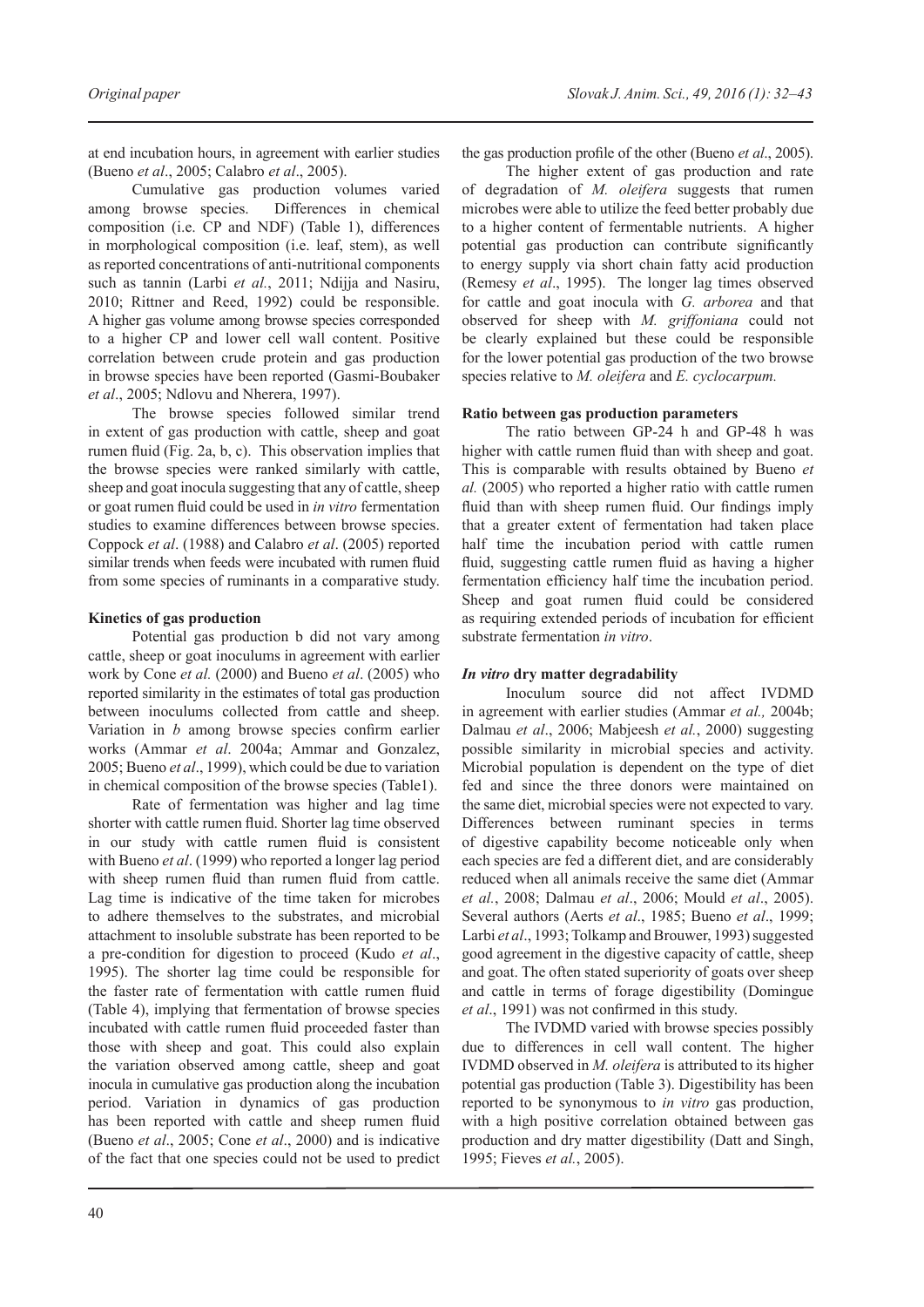# **Relationship between gas production using cattle, sheep and goat rumen fluid**

Average values of gas production with cattle, sheep and goat inocula were highly correlated suggesting that rumen fluid from Bunaji cattle, WAD sheep or WAD goat could be reliable in predicting the gas production by any of the browse species. Similar to our results, significant correlations between sheep and cattle, sheep and goat or sheep and buffalo have been reported (Ammar *et al*., 2008; Bueno *et al.*, 2005; Calabro *et al*., 2005; Cone *et al*., 2000).

# **CONCLUSION**

In conclusion, our results indicate that inoculum from cattle, sheep or goats were well correlated and can be used to determine the potential gas production and IVDMD of any of the four browse species. Browse species with higher crude protein and lower cell wall content showed better potential for gas production and in vitro dry matter digestibility. Variation in gas production and IVDMD would therefore vary due to species differences rather than inoculum source in an *in vitro* medium.

# *ACKNOWLEDGEMENT*

The authors thank Dr. Asamaoh Larbi of the International Center for Agricultural Research in the Dry Area (ICARDA), Syria for useful comments.

# **REFERENCES**

- Abegunde, T. O. Babayemi, O. J. Akinsoyinu, A. O. 2009. Chemical composition, *in vitro* digestibility and gas production characteristics of six Ficus species based diets with *Panicum maximum* in the dry season. *Nigerian Journal of Animal Production*, vol. 36, 2009, p. 143–152.
- AERTS, J. W. DE BOEVER, J. L. COTTYN, B. G. – de Brabande, D. L. – Buyse, F. X. 1985. Comparative digestibility of feedstuffs by sheep and cows. *Animal Feed Science and Technology*, vol. 12, 1985, p. 47–56.
- Ajayi, F. T. Babayemi. O. J. 2008. Comparative *in vitro* evaluation of mixtures of *Panicum maximum* cv Ntchisi with Stylo (*Stylosanthes guianensis*), Lablab (*Lablab purpureus*), Centro (*Centrsema pubescens*) and Histrix (*Aeschynomene histrix*). *Livestock Research for Rural Development*, vol. 20 (6), 2008, Article 83, http://www.lrrd.org/lrrd20/6/ ajay20083.htm.
- Ammar, H. Lopez, S. Gonzalez, J. S. Ranilla, M. J. 2004a. Seasonal variations in the chemical composition and *in vitro* digestibility of some Spanish leguminous 238 shrub species. *Animal Feed Science and Technology*, vol. 115, 2004, p. 327–340.
- Ammar, H. Ranilla, M. J. Tejido, M. L. – Ovejero, F. J. – Gonzalez, J. S. – Lopez, S. 2004b. Effect of inoculum source (sheep or goat rumen fluid) on *in vitro* digestibility and gas production kinetics of the foliage of some Spanish browse plants. *Options Mediterraneennes. Serie A*, Seminaires Mediterraneenes. Centre International de Hautes Etudes Agronomiques Mediterraneens, Montpellier, France, vol. 59, 2004. p. 121–126.
- Ammar, H. Gonzalez, J. S. 2005. Assessment of the digestibility of some Mediterranean shrubs by *in vitro* techniques. *Animal Feed Science and Technology*, vol. 119, 2005, p. 323–331.
- Ammar, H. Lopez, S. Andres, S. Ranilla, M. J. – Bodas, R. – Gonzalez, J. S. 2008. *In vitro* digestibility and fermentation kinetics of some browse plants using sheep or goat ruminal fluid as the source of inoculum. *Animal Feed Science and Technology*, vol. 147, 2008, p. 90–104.
- Anele, U. Y. Arigbede, O. M. Südekum, K. H. – Oni, A. O. – Jolaosho, A. O. – Olanite, J. A. – Adeosun, A. I. – Dele, P. A. – Ike, K. A. – AKINOLA, O. B. 2009. Seasonal chemical composition, *in vitro* fermentation and *in sacco* dry matter degradation of four indigenous multipurpose tree species in Nigeria. *Animal Feed Science and Technology*, vol. 154, 2009, p. 47–57.
- AOAC (Association of Official Analytical Chemists), 1990. *Official Methods of Analysis*, 15<sup>th</sup> ed. Association of Official Analytical Chemists, Washington, DC, USA, 1990, p. 69–88.
- Babayemi, O. J. Bamikole, M. A. 2009. Nutrient value and *in vitro* gas production of African wild cocoyam (*Colocasia esculentum*). *African Journal of Food, Agriculture, Nutrition and Development*, vol. 9, 2009, p. 593–607.
- Bueno, I. C. S. Abdalla, A. I. Cabral Filho, S. L. S. – Vitta, D. M. S. S. – Owen, E. – Mauricio, R. M. – Givens, D. I. – Sutton, J. D. - MOULD, F. L. 1999. Comparison of inocula from sheep and cattle for the *in vitro* gas production technique under tropical conditions. *Proc. of British Society of Animal Science*. 1999, p. 151.
- Bueno, I. C. S. Cabral Filhoa, S. L. S. Gobboa, S. P. – Louvandininb, H. – Vittia, D. M. S. S. – ABDALLAA, A. L. 2005. Influence of inoculum source in a gas production method. *Animal Feed Science and Technology*, vol. 123–124, 2005, p. 95–105.
- Calabro, S. Williams, B. A. Piccolo,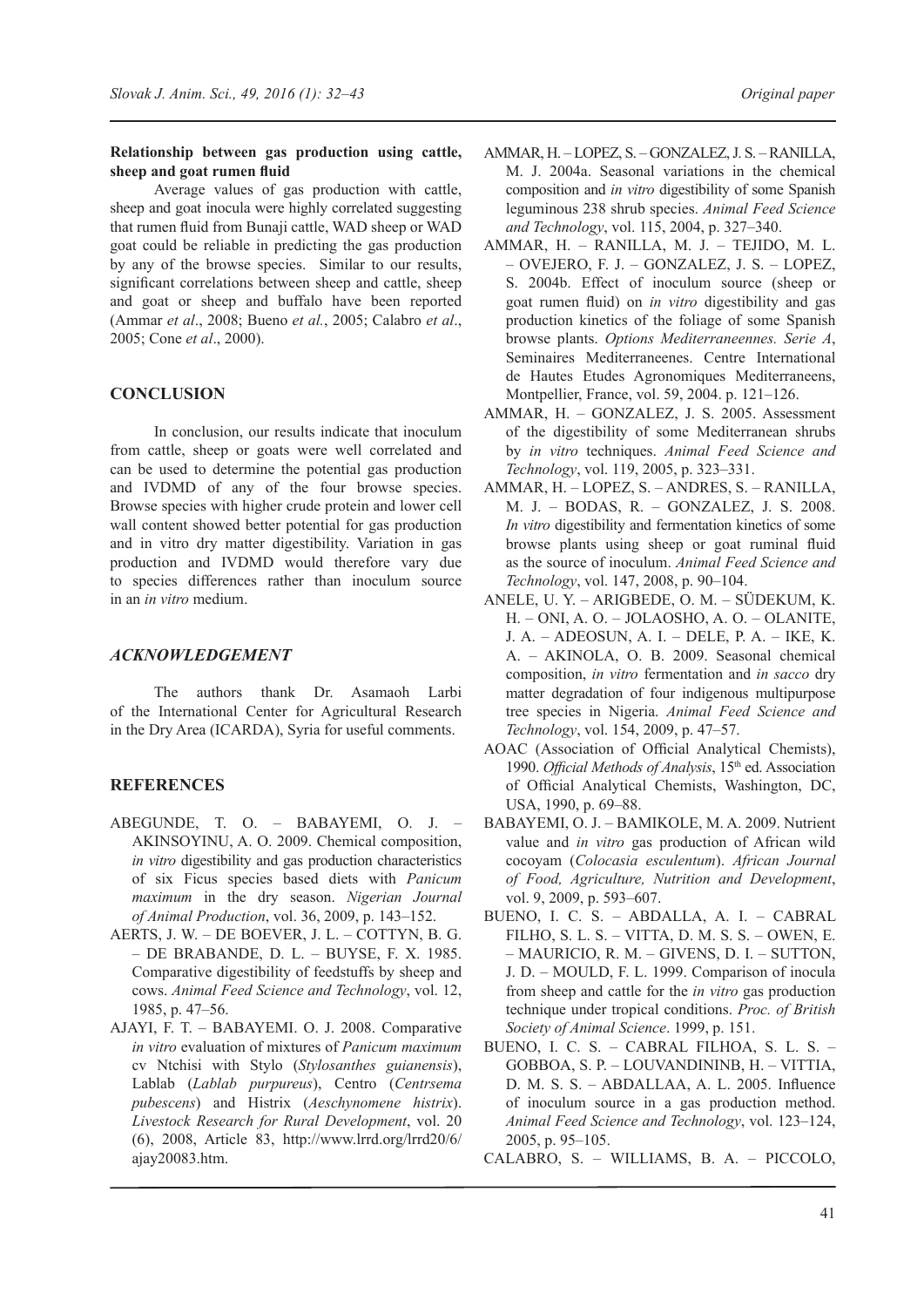V. – Infascelli, F. – Tamminga, S. 2004. A comparison between buffalo *(Bubalus bubalis*) and cow (*Bos taurus*) rumen fluids in terms of the *in vitro* fermentation characteristics of three fibrous feeds. *Journal of the Science of Food and Agriculture*, vol. 84, 2004, p. 645–652.

- Calabro, S. Lopez, S. Piccolo V. Dijkstra, J. – Dhanoad, M. S. – France, J. 2005. Comparative analysis of gas production profiles obtained with buffalo and sheep ruminal fluid as the source of inoculum. *Animal Feed Science and Technology*, vol. 123–124, 2005, p. 51–65.
- Camacho, L. M. Rojo, R. Salem, A. Z. M. – Mendoza, G. D. – López, D. – Tinoco, J. L . – Albarrán, B. – Montañez-Valdez, O. D. 2010. *In vitro* ruminal fermentation kinetics and energy utilization of three Mexican tree fodder species during the rainy and dry period. *Animal Feed Science and Technology*, vol. 160, 2010, p. 110–120.
- Cone, J. W. Van Gelder, A. H. Bachmann, H. 2000. Influence of inoculum source, dilution and storage of rumen fluid on gas production profiles. In: Gas Production: Fermentation Kinetics for Feed Evaluation and to Assess Microbial Activity. Proceedings of the EAAP Satellite Symposium on Gas Production, Wageningen, The Netherlands. *Proc. of British Society of Animal Science*, 2000, p. 15–16.
- Coppock, D. L. Ellis, J. E. Waweru, S. K. 1988. A comparative *in vitro* digestion trial using inocula of livestock from South Turkana and Kitale, Kenya. *The Journal of Agricultural Science*. vol.110, 1988, p. 61–63.
- Dalmau, A. Ferret, A. Manteca, X. – Calsamiglia, S. 2006. *In vitro* ruminal fermentation using inoculum from Chamois and Cattle. *Rangeland Ecology and Management*, vol. 59, 2006, p. 293-299.
- DATT, C. SINGH, G. 1995. Effect of protein supplementation on *in vitro* digestibility and gas production of wheat straw. *Indian Journal of Dairy Science*, vol. 48, 1995, p. 357–361.
- Domingue, B. M. F. Dellow, D. W. Wilson P. R. – BARRY, T. N. 1991. Comparative digestion in deer, goats, and sheep. *New Zealand Journal of Agricultural Research*, vol. 34, 1991, p. 45–53.
- Durmic, Z. Hutton, P. Revell, D. K. Emms, J. – Hughes, S. – Vercoe, P. E. 2010. *In vitro* fermentative traits of Australian woody perennial plant species that may be considered as potential sources of feed for grazing ruminants. *Animal Feed Science and Technology*, vol. 160, 2010, p. 98–109.
- France, J. Dijkstra, J. Dhanoa, M. S. – López S. – Bannink, A. 2002. Estimating the extent of degradation of ruminant feeds from a description of their gas production profiles observed

*in vitro*: derivation of models and other mathematical considerations. *British Journal of Nutrition*, vol. 83, 2002, p. 143–150.

- Gasmi-Boubaker, A. Kayouli, C. Buldgen, A. 2005. *In vitro* gas production and its relationship to *in situ* disappearance and chemical composition of some Mediterranean browse species. *Animal Feed Science and Technology*, vol. 123-124, 2005, p. 303–311.
- Getachew, G. DePeters, E. J. Robinson, P. H. – Fadel, J. G. 2005. Use of an *in vitro* rumen gas production technique to evaluate microbial fermentation of ruminant feeds and its impact on fermentation products. *Animal Feed Science and Technology*, vol. 123-124, 2005, p. 547–559.
- Gillespie, J. R. 1998. *Animal Science*. Delmar Publishers, International Thompson Publishing Company, 1998, p. 1204.
- Larbi, A. Thomas. D. Hanson, J. 1993. Forage potential of *Erythrina abyssinia*; intake, digestibility and growth rates for stall-fed sheep and goats in southern Ethiopia. *Agroforestry Systems*, vol. 21, 1993, p. 263–270.
- Larbi, A. Smith, J. W. Raji, A. M. Kurdi, I. O. – Adekunle, I. O. – Ladipo, D. O. 1997. Seasonal dynamics in dry matter degradation of browse in cattle, sheep and goats. *Small Ruminant Research*, vol. 25, 1997, p. 129–140.
- Larbi, A. Smith, J. W. Kurdi, I. O. Adekunle, I. O. – Raji, A. M. – Ladipo, D. O. 1998. Chemical composition, rumen degradation, and gas production characteristics of some multipurpose fodder trees and shrubs during wet and dry seasons in the humid tropics. *Animal Feed Science and Technology*, vol. 72, 1998, p. 81–96.
- Larbi, A. Khatib-Salkin, A. Jammal, B. – Hassana, S. 2011. Seed and forage yield, and forage quality determinants of nine legume shrubs in a non-tropical dry land environment. *Animal Feed Science and Technology*, vol. 163, 2011, p. 214–221.
- Mabjeesh, S. J. Cohen, M. Arieli, A. 2000. *In vitro* methods for measuring the dry matter digestibility of ruminant feedstuffs: Comparison of methods and inoculums source. *Journal of Dairy Science*, vol. 83, 2000, p. 2289–2294.
- McDonald, P. Edwards, R. A. GreenHalgh, J. F. D. – Morgan, C. A. 1995. *Animal Nutrition*, 5th edition, Longman, U.K., 1995, 607 pp.
- MENKE, K.H. STEINGASS, H. 1988. Estimation of the energetic feed value obtained from chemical analysis and gas production using rumen fluid. *Animal Research and Development*, vol. 28, 1988, p. 7–55.
- Mould, F. L. Kliem, K. E. Morgan, R. – Mauricio, R. M. 2005. *In vitro* microbial inoculum: A review of its function and properties.